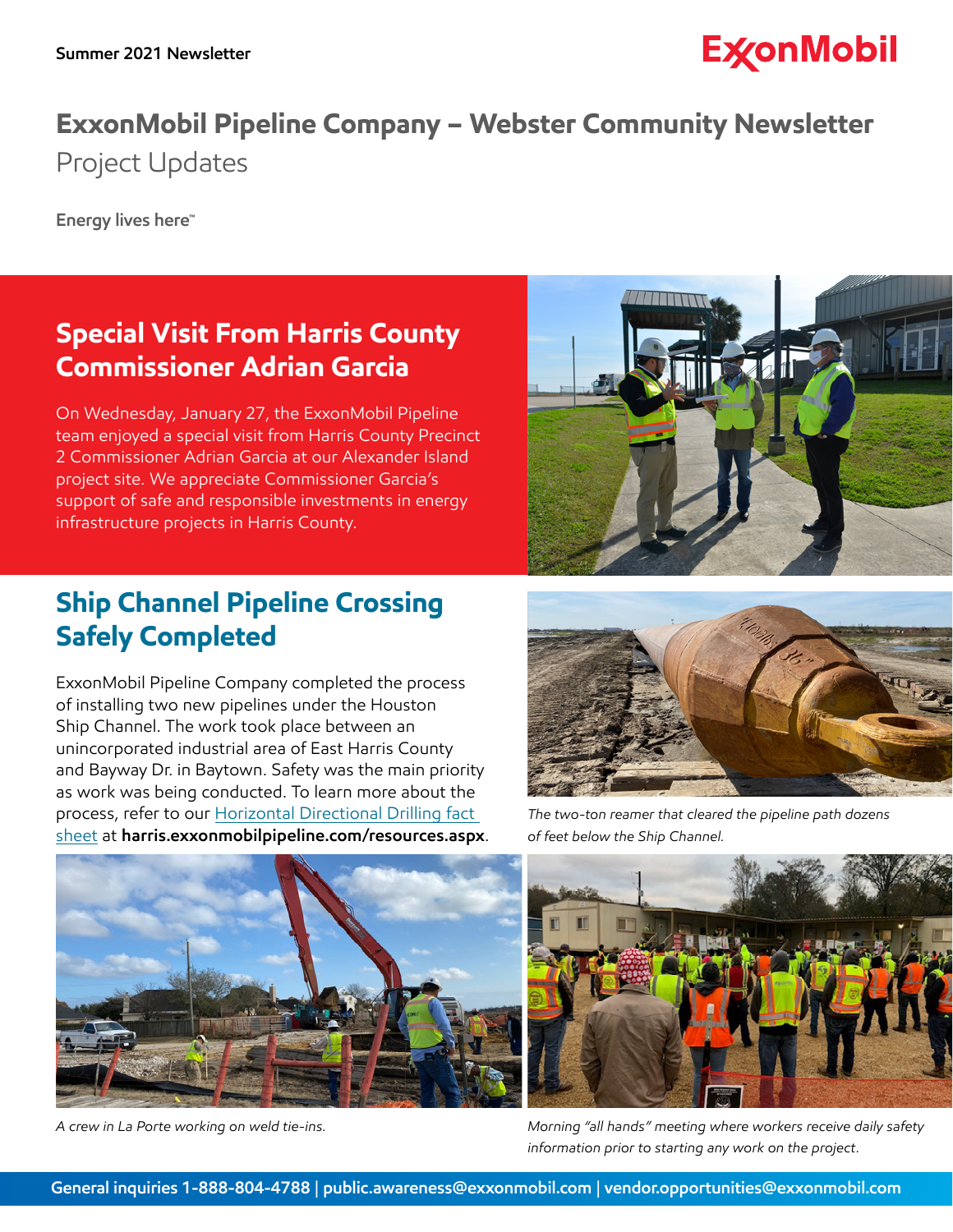#### **Community Spotlights: ExxonMobil Gives Back**

ExxonMobil Pipeline Company supports local first responders, civic organizations and other nonprofits through our Good Neighbor Grant program. This program provides funds to local tax-exempt organizations to support their community programs, educational initiatives and environmental projects.

In 2020, the company provided grants to 16 organizations throughout Harris County, including the City of Webster. We encourage all eligible organizations in the area to learn more about our Good Neighbor Grant opportunities by contacting **[public.awareness@exxonmobil.com](mailto:public.awareness%40exxonmobil.com?subject=)**.

Additionally, ExxonMobil Pipeline's support extends beyond financial contributions. We donated 800 gallons of hand sanitizer to communities throughout Texas including the City of Webster, extended STEM programming to teachers and students from 35 schools and educational centers in Harris County, and offered pipeline emergency training at Texas A&M's world-renowned TEEX facility to firefighters from the area.

As 2021 continues, ExxonMobil Pipeline remains committed to supporting our local communities, progressing educational opportunities for students and serving as a recourse for emergency response personnel.





*Hand sanitizer donation in Harris County. (top) Good Neighbor Grant awarded to La Porte Police Department. (bottom)* 

In 2020, grants totaling more than \$113,000 were awarded to 16 organizations throughout Harris County, including one to the City of Webster.